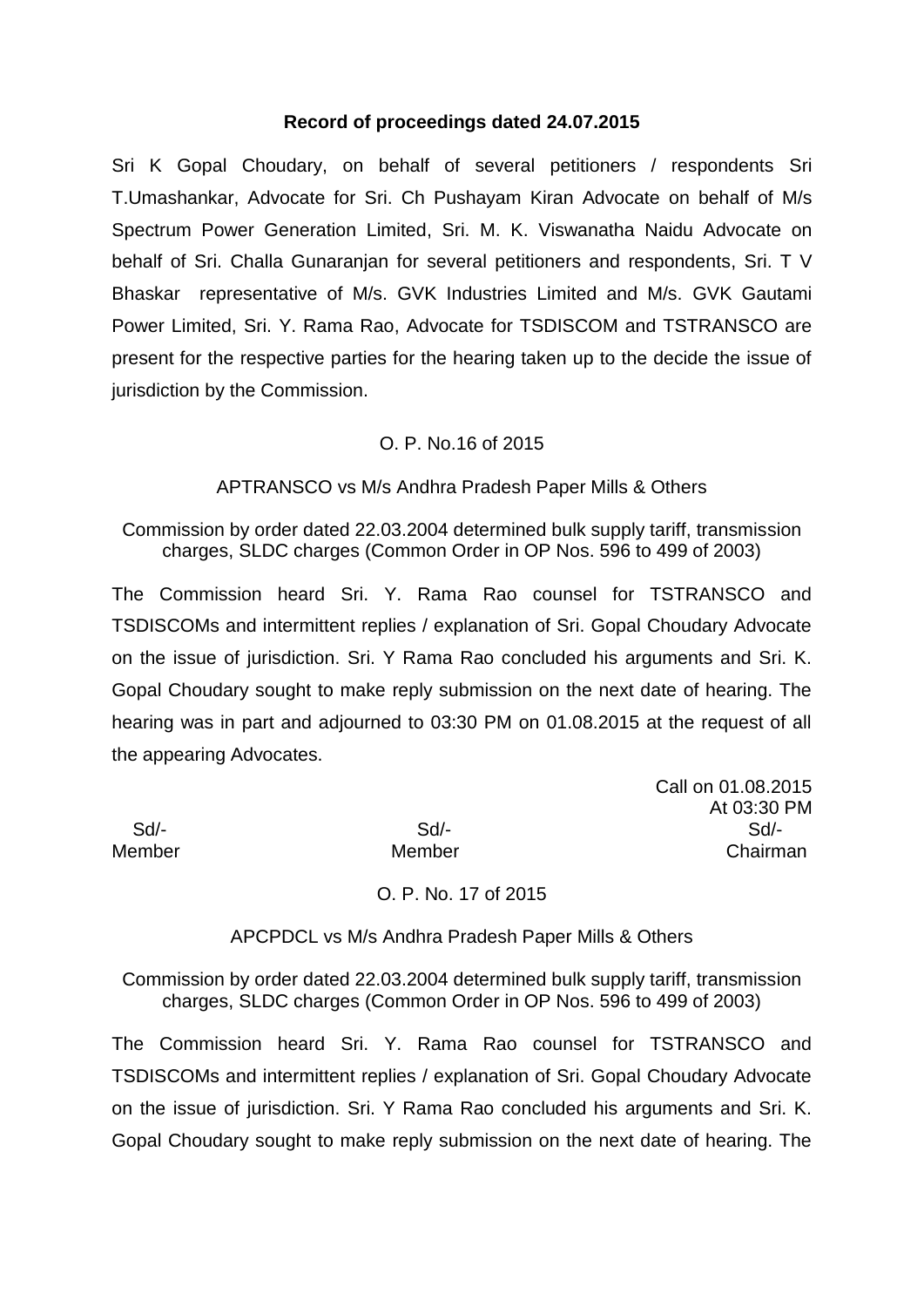> Call on 01.08.2015 At 03:30 PM

Sd/- Sd/- Sd/-

Member Member Chairman

# O. P. No. 18 of 2015

APNPDCL vs M/s Andhra Pradesh Paper Mills & Others

Commission by order dated 22.03.2004 determined bulk supply tariff, transmission charges, SLDC charges (Common Order in OP Nos. 596 to 499 of 2003)

The Commission heard Sri. Y. Rama Rao counsel for TSTRANSCO and TSDISCOMs and intermittent replies / explanation of Sri. Gopal Choudary Advocate on the issue of jurisdiction. Sri. Y Rama Rao concluded his arguments and Sri. K. Gopal Choudary sought to make reply submission on the next date of hearing. The hearing was in part and adjourned to 03:30 PM on 01.08.2015 at the request of all the appearing Advocates.

Call on 01.08.2015 At 03:30 PM Sd/- Sd/- Sd/- Member Member Chairman

O. P. No. 19 of 2015

APTRANSCO vs M/s Small Hydro Power Developers' Association & Others

Commission by order dated 22.03.2005 determined bulk supply tariff, transmission charges, SLDC charges (Common Order in OP Nos. 30 to 34 of 2004)

The Commission heard Sri. Y. Rama Rao counsel for TSTRANSCO and TSDISCOMs and intermittent replies / explanation of Sri. Gopal Choudary Advocate on the issue of jurisdiction. Sri. Y Rama Rao concluded his arguments and Sri. K. Gopal Choudary sought to make reply submission on the next date of hearing. The hearing was in part and adjourned to 03:30 PM on 01.08.2015 at the request of all the appearing Advocates.

Call on 01.08.2015 At 03:30 PM Sd/- Sd/- Sd/- Member Member Chairman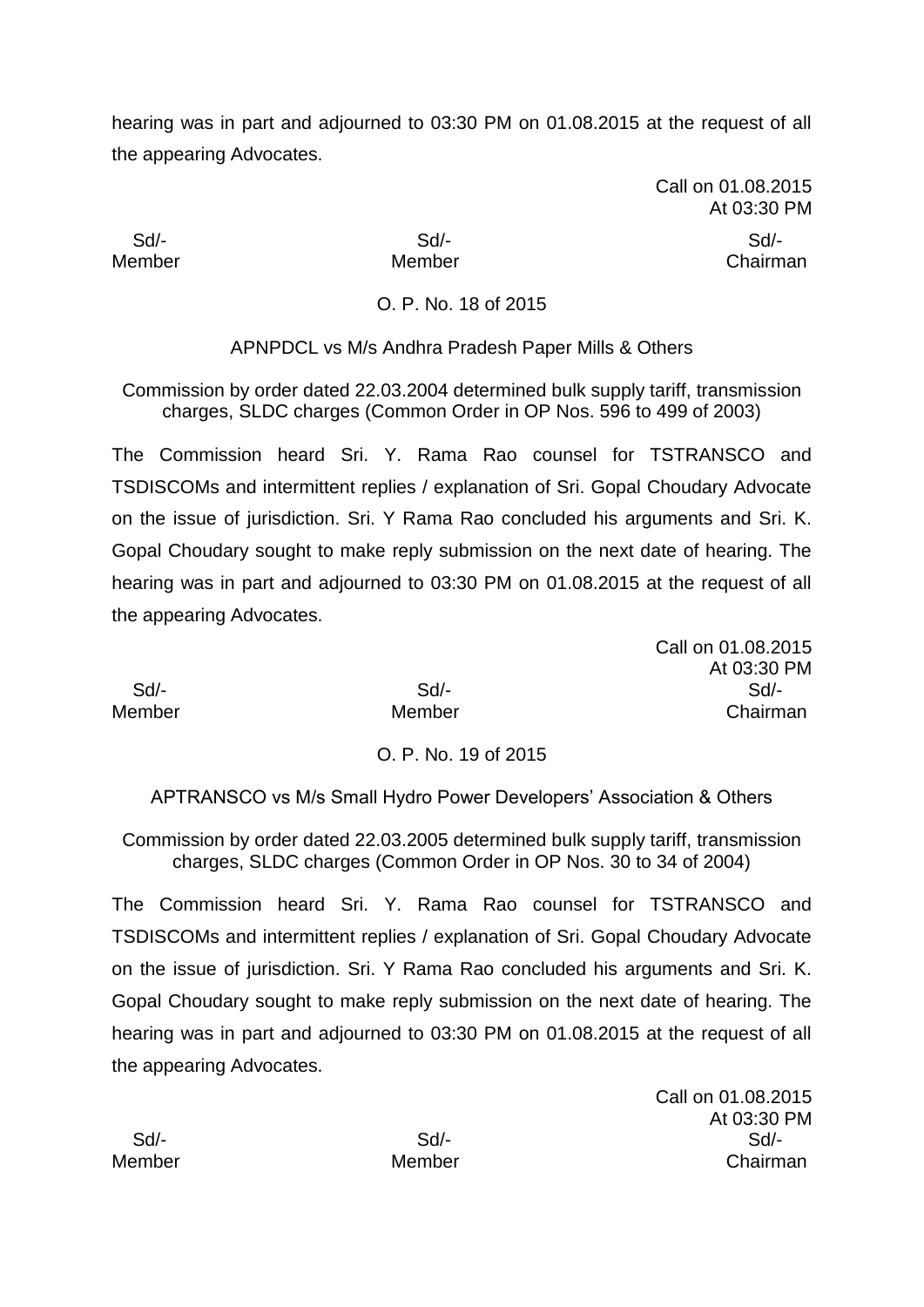# O. P. No. 20 of 2015

APCPDCL vs M/s Small Hydro Power Developers' Association & Others

Commission by order dated 22.03.2005 determined bulk supply tariff, transmission charges, SLDC charges (Common Order in OP Nos. 30 to 34 of 2004)

The Commission heard Sri. Y. Rama Rao counsel for TSTRANSCO and TSDISCOMs and intermittent replies / explanation of Sri. Gopal Choudary Advocate on the issue of jurisdiction. Sri. Y Rama Rao concluded his arguments and Sri. K. Gopal Choudary sought to make reply submission on the next date of hearing. The hearing was in part and adjourned to 03:30 PM on 01.08.2015 at the request of all the appearing Advocates.

Call on 01.08.2015 At 03:30 PM Sd/- Sd/- Sd/- Member Member **Member** Chairman

# O. P. No. 21 of 2015

APNPDCL vs M/s Small Hydro Power Developers' Association & Others

Commission by order dated 22.03.2005 determined bulk supply tariff, transmission charges, SLDC charges (Common Order in OP Nos. 30 to 34 of 2004)

The Commission heard Sri. Y. Rama Rao counsel for TSTRANSCO and TSDISCOMs and intermittent replies / explanation of Sri. Gopal Choudary Advocate on the issue of jurisdiction. Sri. Y Rama Rao concluded his arguments and Sri. K. Gopal Choudary sought to make reply submission on the next date of hearing. The hearing was in part and adjourned to 03:30 PM on 01.08.2015 at the request of all the appearing Advocates.

Call on 01.08.2015 At 03:30 PM Sd/- Sd/- Sd/- Member Member Chairman

# O. P. No. 22 of 2015

APTRANSCO vs M/s Small Hydro Power Developers' Association & Others

Determination of tariffs including transmission charges. Certain generators questioned the tariff order dated 23.03.2006 in respect of levy of transmission charges.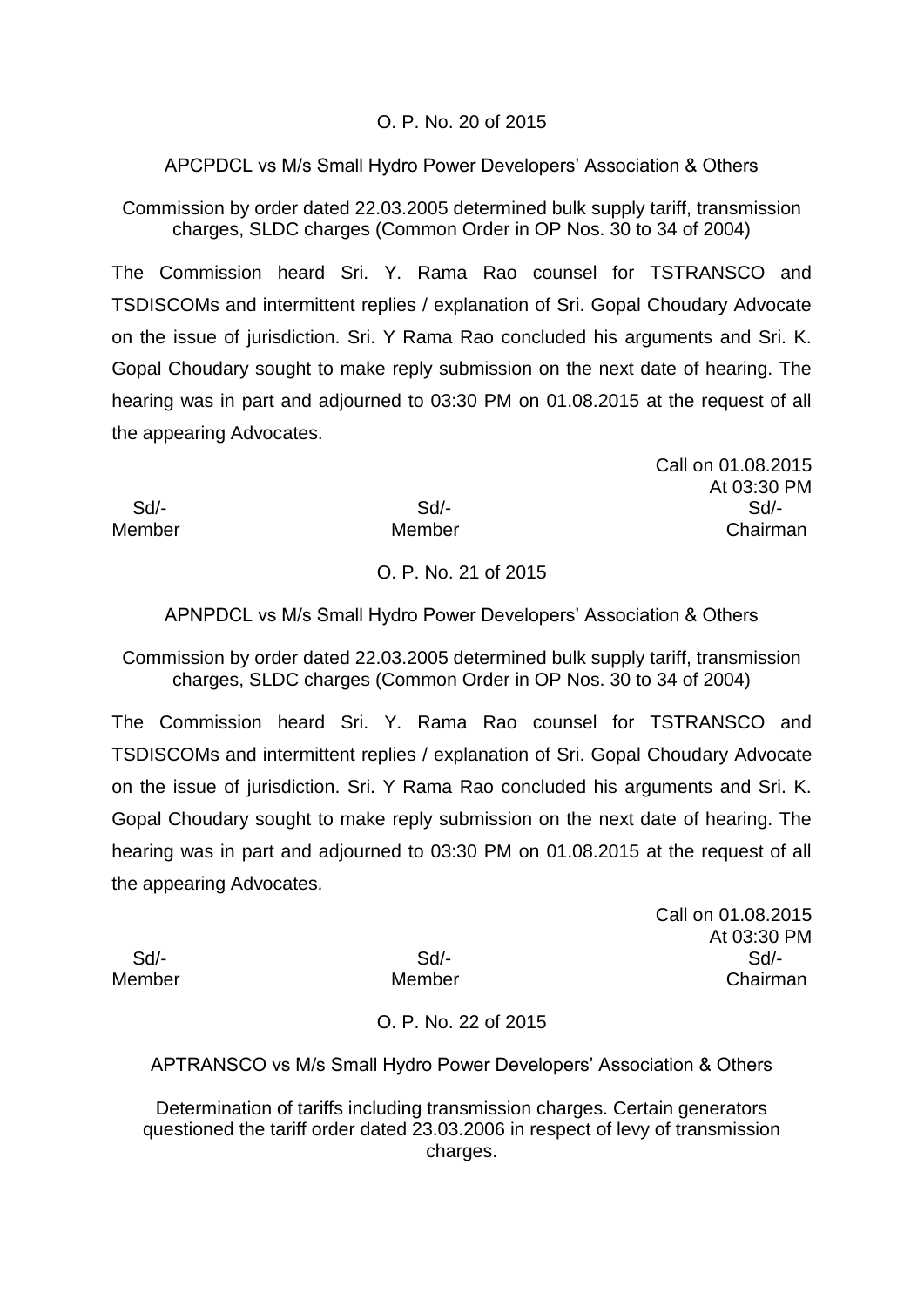Call on 01.08.2015 At 03:30 PM Sd/- Sd/- Sd/- Member Member Chairman

#### O. P. No. 23 of 2015

APCPDCL vs M/s Small Hydro Power Developers' Association & Others

Commission by a Common order dated 23.03.2006 determined distribution tariff for control period 2006-07.

The Commission heard Sri. Y. Rama Rao counsel for TSTRANSCO and TSDISCOMs and intermittent replies / explanation of Sri. Gopal Choudary Advocate on the issue of jurisdiction. Sri. Y Rama Rao concluded his arguments and Sri. K. Gopal Choudary sought to make reply submission on the next date of hearing. The hearing was in part and adjourned to 03:30 PM on 01.08.2015 at the request of all the appearing Advocates.

|        | Call on 01.08.2015 |
|--------|--------------------|
|        | At 03:30 PM        |
| Sd     | Sd/-               |
| Member | Chairman           |
|        |                    |

#### O. P. No. 24 of 2015

APNPDCL vs M/s Small Hydro Power Developers' Association & Others

Commission by order dated 22.03.2005 determined bulk supply tariff, transmission charges, SLDC charges (Common Order in OP Nos. 30 to 34 of 2004)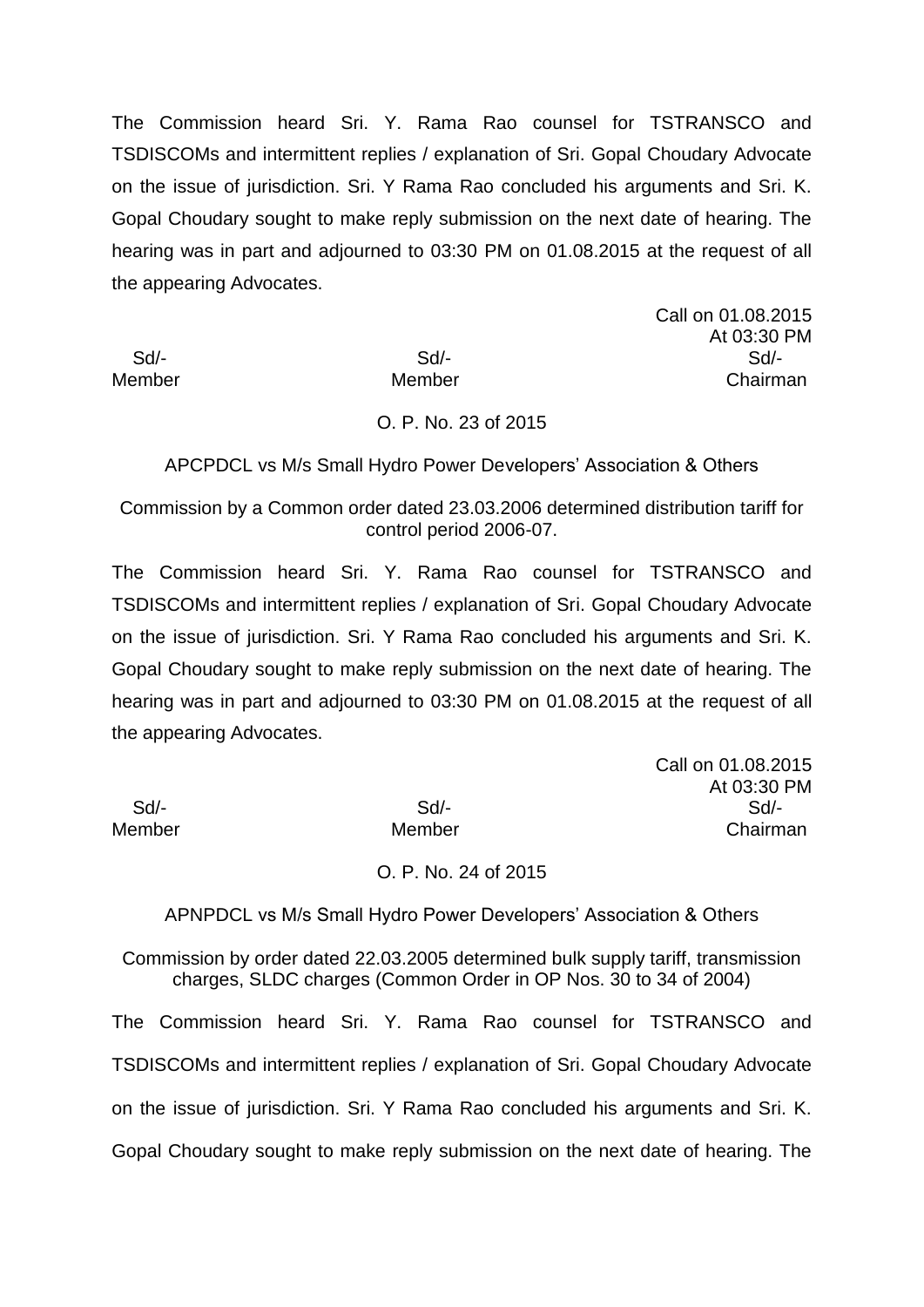Call on 01.08.2015 At 03:30 PM Sd/- Sd/- Sd/- Member Member Chairman

R. P. No. 01 of 2015

# M/s RPP Ltd. Vs DISCOMS

Petition for reviewing the tariff order dated 20.03.2009 in OP Nos. 17 to 20 of 2009 in respect of wheeling tariff for FY 2009-10 to 2013-14 and RST for FY 2009-10.

The Commission heard Sri. Y. Rama Rao counsel for TSTRANSCO and TSDISCOMs and intermittent replies / explanation of Sri. Gopal Choudary Advocate on the issue of jurisdiction. Sri. Y Rama Rao concluded his arguments and Sri. K. Gopal Choudary sought to make reply submission on the next date of hearing. The hearing was in part and adjourned to 03:30 PM on 01.08.2015 at the request of all the appearing Advocates.

Call on 01.08.2015 At 03:30 PM Sd/- Sd/- Sd/- Member Member Chairman

# R. P. No. 02 of 2015

# M/s RPP Ltd. Vs APTRANSCO

Petition for review of tariff order dated 20.03.2009 in OP Nos. 17 to 20 of 2009 in respect of transmission tariff for FY 2009-10 to 2013-14.

The Commission heard Sri. Y. Rama Rao counsel for TSTRANSCO and TSDISCOMs and intermittent replies / explanation of Sri. Gopal Choudary Advocate on the issue of jurisdiction. Sri. Y Rama Rao concluded his arguments and Sri. K. Gopal Choudary sought to make reply submission on the next date of hearing. The hearing was in part and adjourned to 03:30 PM on 01.08.2015 at the request of all the appearing Advocates.

Call on 01.08.2015 At 03:30 PM Sd/- Sd/- Sd/- Member Member Chairman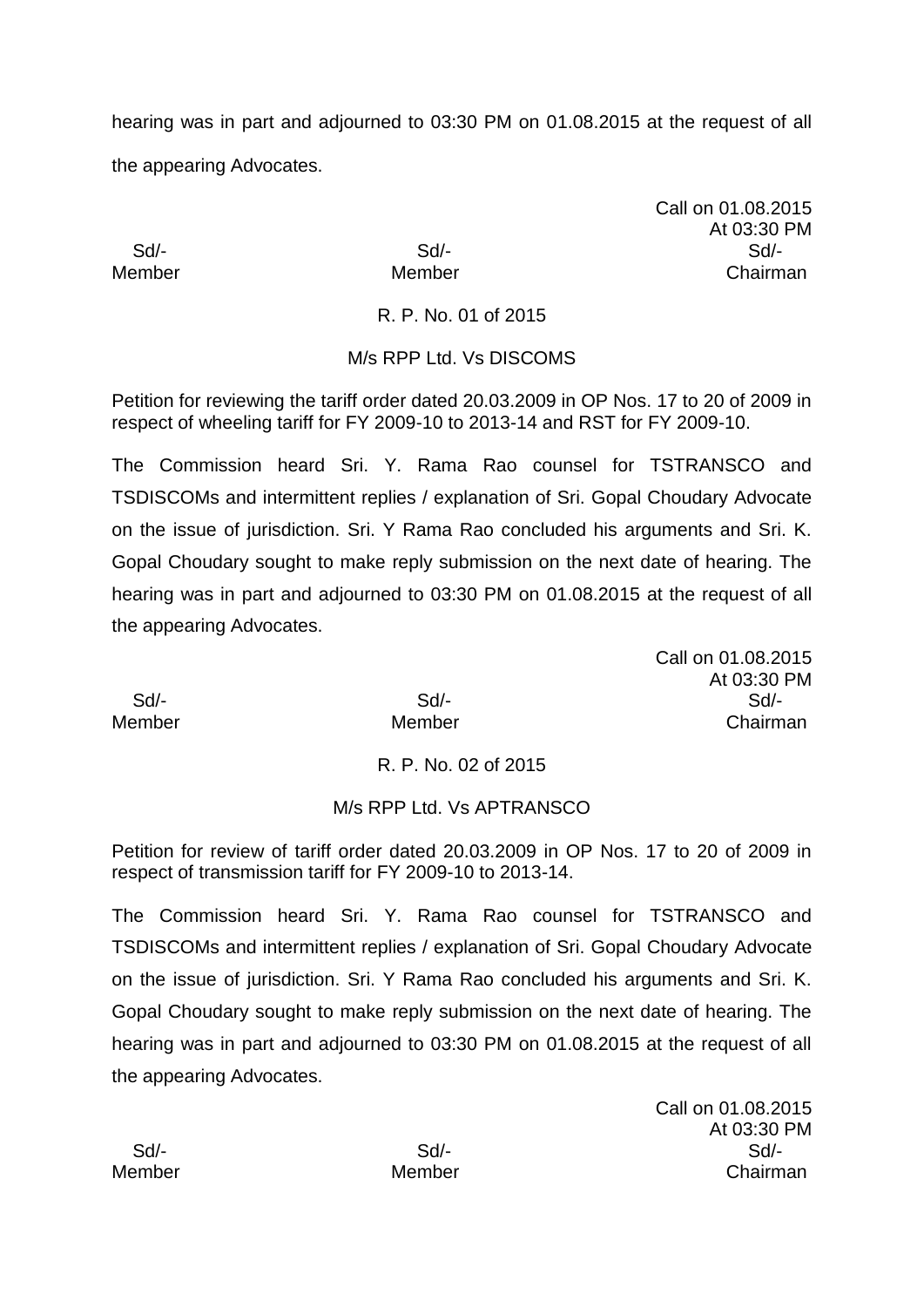### R. P. No. 03 of 2015

### M/s KCP & 2 others Vs APPCC, APTRANSCO & DISCOMS

Petition for review of tariff order dated 20.03.2009 in OP Nos. 17 to 20 of 2009 in respect of wheeling tariff for FY 2009-10 to 2013-14.

The Commission heard Sri. Y. Rama Rao counsel for TSTRANSCO and TSDISCOMs and intermittent replies / explanation of Sri. Gopal Choudary Advocate on the issue of jurisdiction. Sri. Y Rama Rao concluded his arguments and Sri. K. Gopal Choudary sought to make reply submission on the next date of hearing. The hearing was in part and adjourned to 03:30 PM on 01.08.2015 at the request of all the appearing Advocates.

Call on 01.08.2015 At 03:30 PM Sd/- Sd/- Sd/- Member Member **Member** Chairman

### R. P. No. 04 of 2015

### M/s KCP & 2 others Vs APPCC, APTRANSCO & DISCOMS

Petition for review of tariff order dated 20.03.2009 in OP Nos. 17 to 20 of 2009 in respect of wheeling tariff for FY 2009-10 to 2013-14.

The Commission heard Sri. Y. Rama Rao counsel for TSTRANSCO and TSDISCOMs and intermittent replies / explanation of Sri. Gopal Choudary Advocate on the issue of jurisdiction. Sri. Y Rama Rao concluded his arguments and Sri. K. Gopal Choudary sought to make reply submission on the next date of hearing. The hearing was in part and adjourned to 03:30 PM on 01.08.2015 at the request of all the appearing Advocates.

Call on 01.08.2015 At 03:30 PM Sd/- Sd/- Sd/- Member Member Chairman

# R. P. No. 05 of 2015

M/s Small Hydro Power Developers Association & 16 others vs DISCOMS

Petition for review of tariff order dated 20.03.2009 in OP Nos. 17 to 20 of 2009 in respect of wheeling tariff for FY 2009-10 to 2013-14.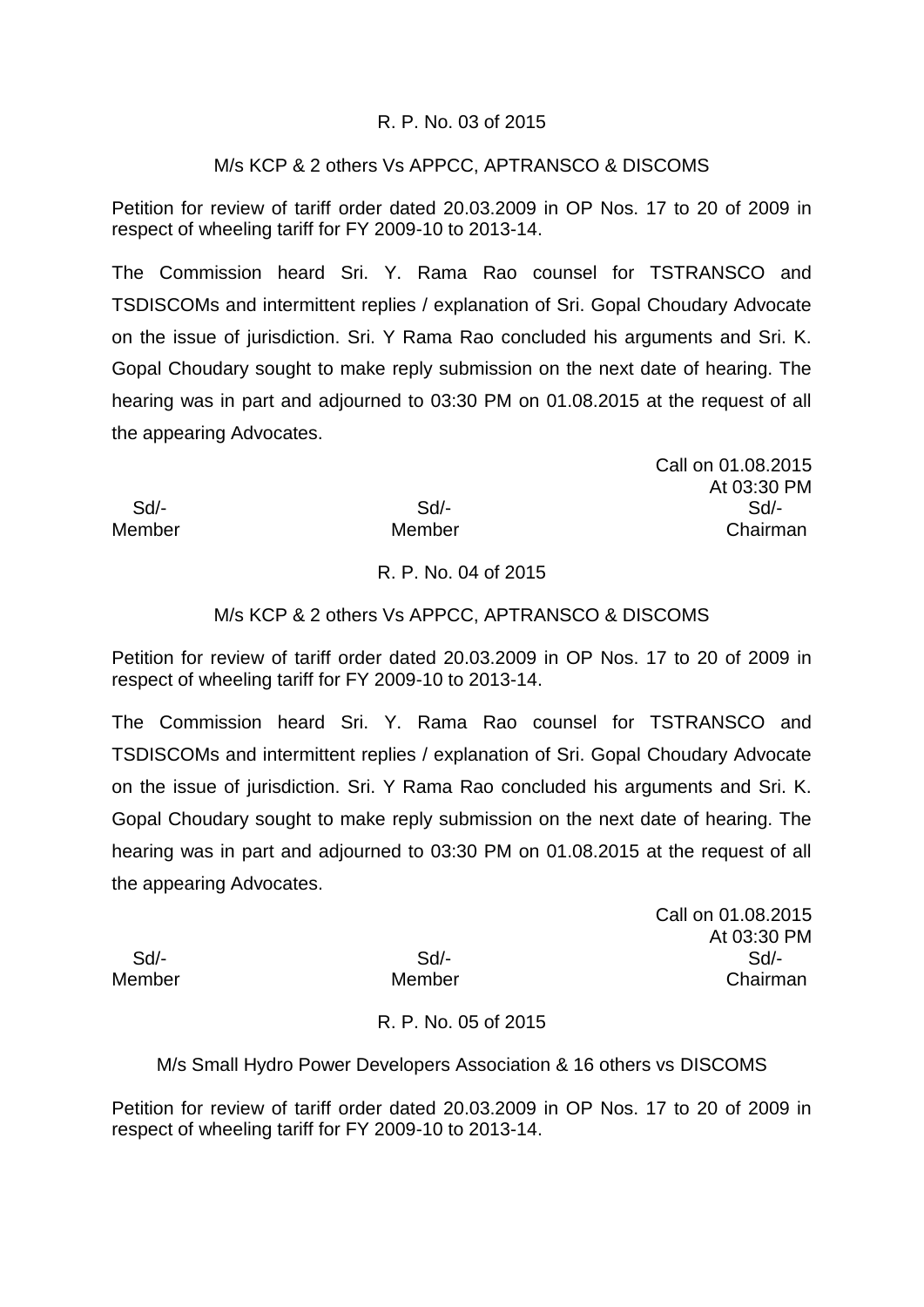Call on 01.08.2015 At 03:30 PM Sd/- Sd/- Sd/- Member Member Chairman

#### O. P. No. 25 of 2015

#### M/s GVK Industries Ltd. vs DISCOMS & APPCC

Petition u/s 86 (1) (f) of the Electricity Act, 2003 in respect of certain claims amounting to Rs.262 crs.

The Commission heard Sri. Y. Rama Rao counsel for TSTRANSCO and TSDISCOMs and intermittent replies / explanation of Sri. Gopal Choudary Advocate on the issue of jurisdiction. Sri. Y Rama Rao concluded his arguments and Sri. K. Gopal Choudary sought to make reply submission on the next date of hearing. The hearing was in part and adjourned to 03:30 PM on 01.08.2015 at the request of all the appearing Advocates.

Call on 01.08.2015 At 03:30 PM Sd/- Sd/- Sd/- Member Member Chairman

#### O. P. No. 26 of 2015

APTRANSCO & 4 DISCOMS vs M/s GVK Industries Ltd.

Petition u/s 86 of the Electricity Act, 2003 seeking calculation of interest on working capital for computation of fixed charges, limiting the working capital amount to the actual borrowings.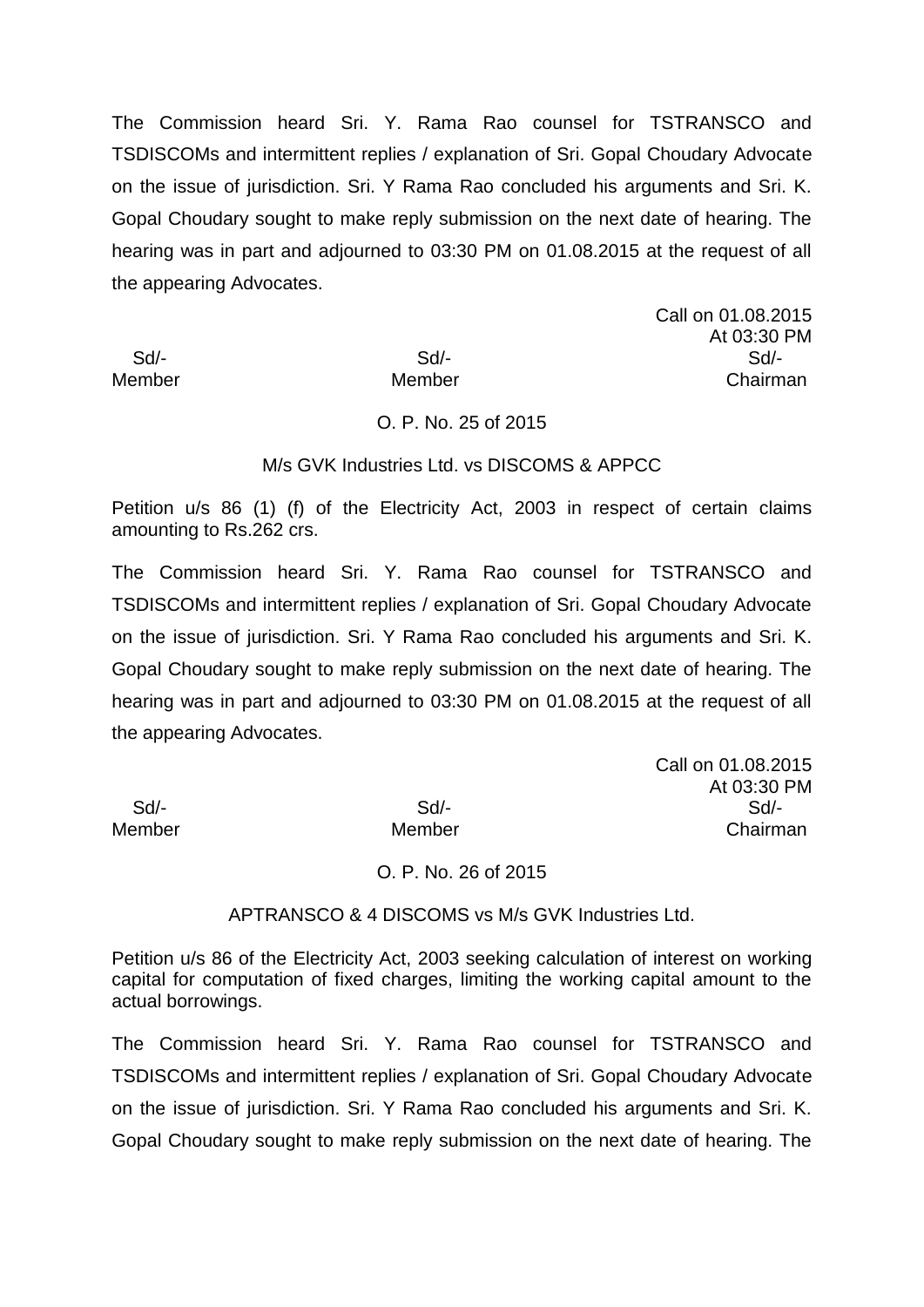Call on 01.08.2015 At 03:30 PM Sd/- Sd/- Sd/- Member Member Chairman

Call on 01.08.2015

At 03:30 PM

# O. P. No. 27 of 2015

M/s Lanco Kondapalli Power Ltd. Vs APPCC, APTRANSCO & DISCOMS

Petition u/s 86 (1) (f) of the Electricity Act, 2003 claiming capacity charges payable by the respondents and also interest payable thereon.

The Commission heard Sri. Y. Rama Rao counsel for TSTRANSCO and TSDISCOMs and intermittent replies / explanation of Sri. Gopal Choudary Advocate on the issue of jurisdiction. Sri. Y Rama Rao concluded his arguments and Sri. K. Gopal Choudary sought to make reply submission on the next date of hearing. The hearing was in part and adjourned to 03:30 PM on 01.08.2015 at the request of all the appearing Advocates.

 Sd/- Sd/- Sd/- Member Member Chairman

# O. P. No. 28 of 2015

M/s Lanco Kondapalli Power Ltd. Vs APPCC, APTRANSCO & DISCOMS

Petition u/s 62, 86 (1) (f) of the Electricity Act, 2003 claiming finance and procurement costs payable by the respondents together with interest thereon and I.A. No. 4 of 2010 filed by the respondents.

The Commission heard Sri. Y. Rama Rao counsel for TSTRANSCO and TSDISCOMs and intermittent replies / explanation of Sri. Gopal Choudary Advocate on the issue of jurisdiction. Sri. Y Rama Rao concluded his arguments and Sri. K. Gopal Choudary sought to make reply submission on the next date of hearing. The hearing was in part and adjourned to 03:30 PM on 01.08.2015 at the request of all the appearing Advocates.

Call on 01.08.2015 At 03:30 PM Sd/- Sd/- Sd/- Member Member Chairman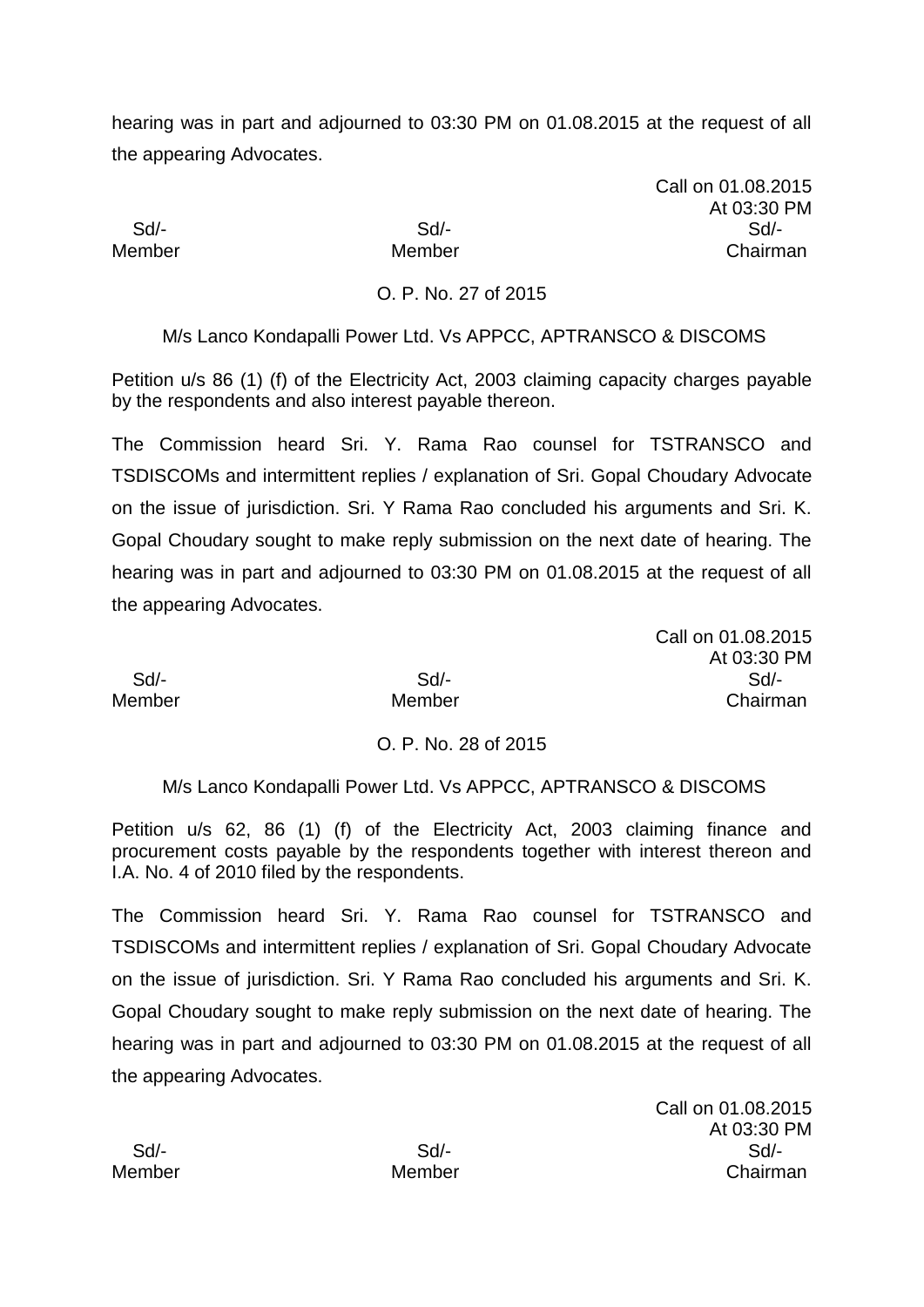# O. P. No. 33 of 2015

APTRANSCO & 4 DISCOMS vs M/s Spectrum Power Generation Ltd.

Petition u/s 86 (1) (b) of the Electricity Act, 2003 seeking deletion of usage of naptha as supplementary fuel and others as alternate fuel.

The Commission heard Sri. Y. Rama Rao counsel for TSTRANSCO and TSDISCOMs and intermittent replies / explanation of Sri. Gopal Choudary Advocate on the issue of jurisdiction. Sri. Y Rama Rao concluded his arguments and Sri. K. Gopal Choudary sought to make reply submission on the next date of hearing. The hearing was in part and adjourned to 03:30 PM on 01.08.2015 at the request of all the appearing Advocates.

Call on 01.08.2015 At 03:30 PM Sd/- Sd/- Sd/- Member Member **Member** Chairman

# O. P. (SR) No. 07 of 2015

# M/s Spectrum Power Generation Ltd. Vs APTRANSCO & 5 others

Petition filed under Section 86 (1) (f) read with sections 86 (1) (a) and 86 (1) (k) of the Electricity Act, 2003 for approval of completed capital cost incurred by the petitioner.

The Commission heard Sri. Y. Rama Rao counsel for TSTRANSCO and TSDISCOMs and intermittent replies / explanation of Sri. Gopal Choudary Advocate on the issue of jurisdiction. Sri. Y Rama Rao concluded his arguments and Sri. K. Gopal Choudary sought to make reply submission on the next date of hearing. The hearing was in part and adjourned to 03:30 PM on 01.08.2015 at the request of all the appearing Advocates.

Call on 01.08.2015 At 03:30 PM Sd/- Sd/- Sd/- Member Member Chairman

# R. P. (SR) No. 05 of 2015

M/s Guttaseema Wind Energy Company Pvt. Ltd. Vs APTRANSCO & DISCOMS Petition for review of the order in OP Nos. 6 & 7 of 2009 dt. 22.04.2013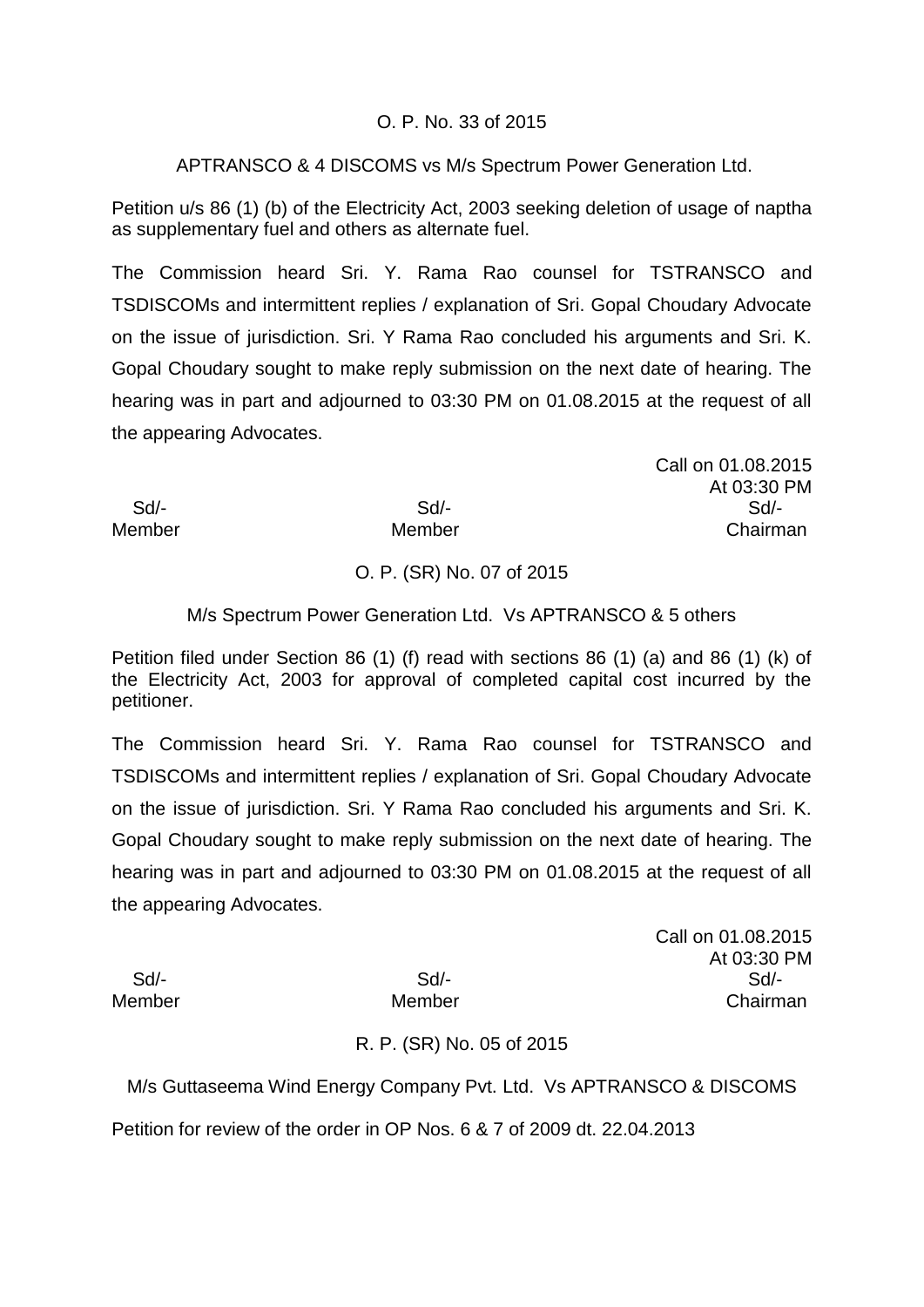Call on 01.08.2015 At 03:30 PM Sd/- Sd/- Sd/- Member Member Chairman

#### R. P. (SR) No. 06 of 2015

APTRANSCO & DISCOMS vs M/s Guttaseema Wind Energy Company Pvt. Ltd.

Petition for review of the order in OP Nos. 6 & 7 of 2009 dt. 22.04.2013

The Commission heard Sri. Y. Rama Rao counsel for TSTRANSCO and TSDISCOMs and intermittent replies / explanation of Sri. Gopal Choudary Advocate on the issue of jurisdiction. Sri. Y Rama Rao concluded his arguments and Sri. K. Gopal Choudary sought to make reply submission on the next date of hearing. The hearing was in part and adjourned to 03:30 PM on 01.08.2015 at the request of all the appearing Advocates.

|        |        | Call on 01.08.2015 |
|--------|--------|--------------------|
|        |        | At 03:30 PM        |
| Sd     | $Sd$ - | Sd/-               |
| Member | Member | Chairman           |

#### O. P. No. 52 of 2015

M/s Lanco Kondapalli Power Ltd. Vs APPCC, APTRANSCO & DISCOMS

Petition u/s 86 (1) (f) for reimbursement of minimum fuel off-take charges and other fuel transportation charges being part of monthly bills.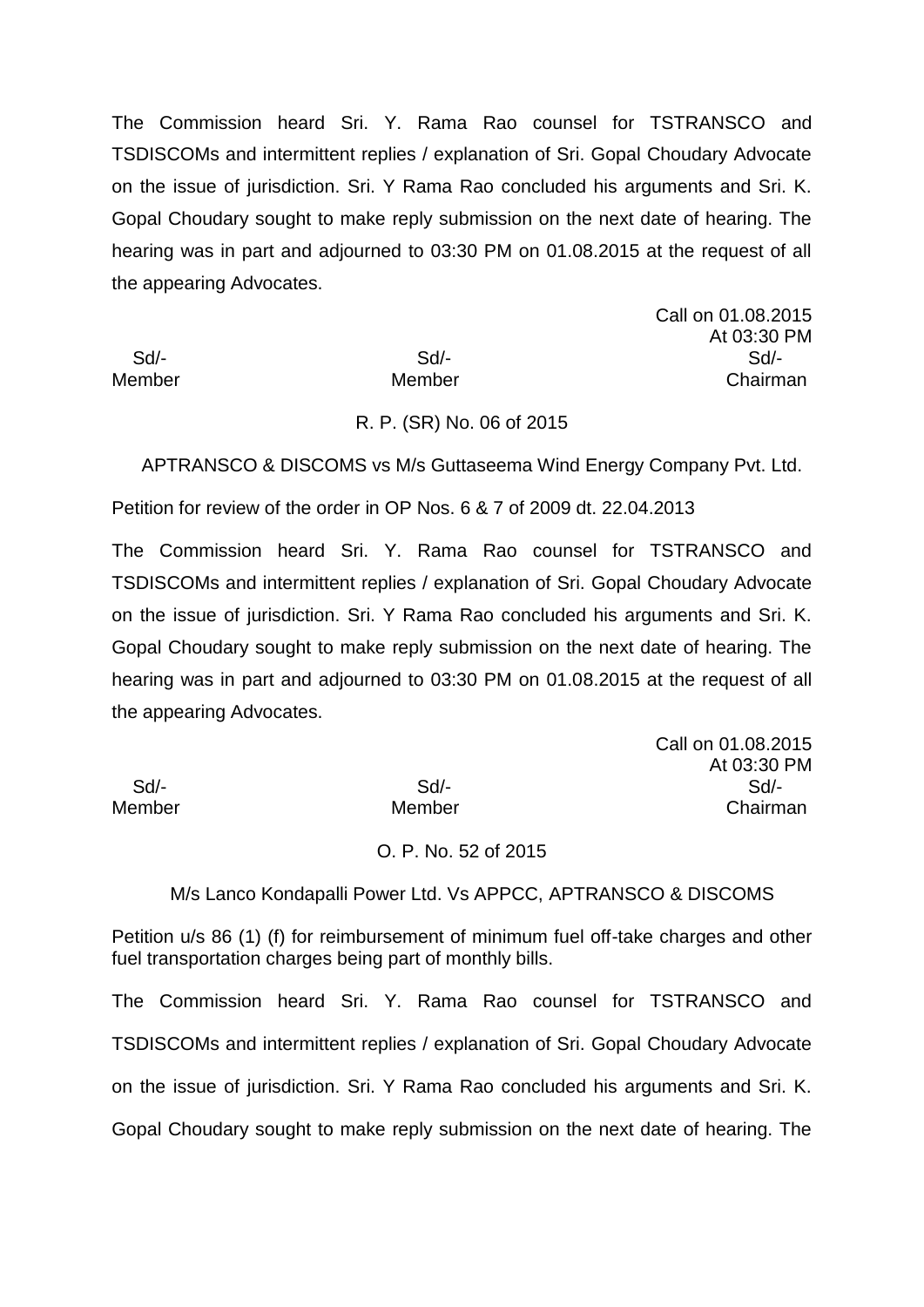Call on 01.08.2015 At 03:30 PM Sd/- Sd/- Sd/- Member Member Chairman

O. P. No. 67 of 2015

M/s Bharath Alluminium Company Ltd. vs PTC India Ltd., & 2 others

Petition filed u/s 86 (1) (f) of the Electricity Act, 2003 for recovery of compensation deducted from the petitioner purportedly towards non-supply of power.

The Commission heard Sri. Y. Rama Rao counsel for TSTRANSCO and TSDISCOMs and intermittent replies / explanation of Sri. Gopal Choudary Advocate on the issue of jurisdiction. Sri. Y Rama Rao concluded his arguments and Sri. K. Gopal Choudary sought to make reply submission on the next date of hearing. The hearing was in part and adjourned to 03:30 PM on 01.08.2015 at the request of all the appearing Advocates.

Call on 01.08.2015 At 03:30 PM Sd/- Sd/- Sd/- Member Member Chairman

O. P. No. 75 of 2015 And IA No. 16 of 2015

#### TSNPDCL & TSSPDCL vs APGENCO

Petition seeking directions to the respondent to comply with the direction of Southern Regional Load Despatch Centre dated 18.06.2014 by floating the provision of Electricity Act, 2003.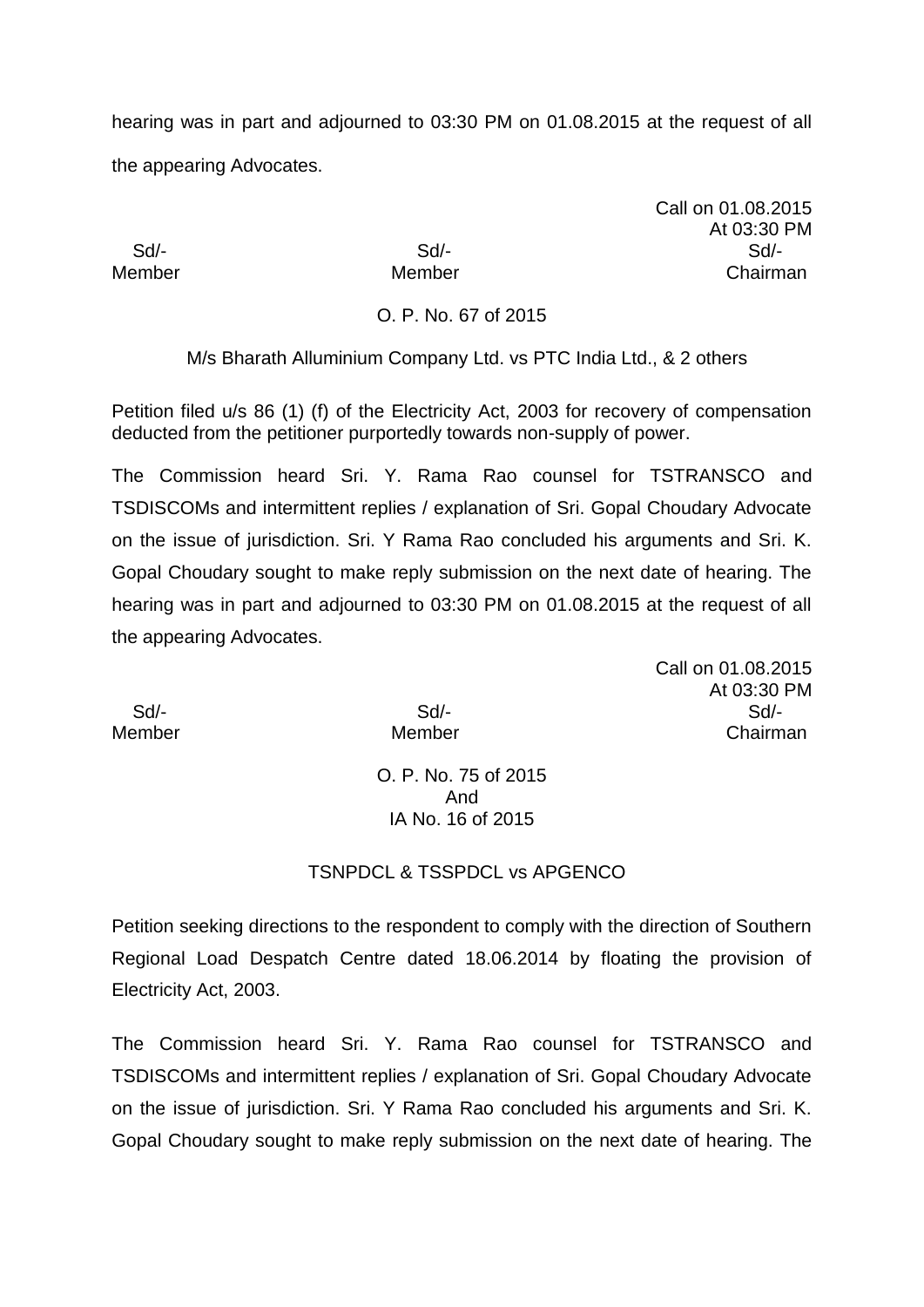Call on 01.08.2015 At 03:30 PM Sd/- Sd/- Sd/- Member Member Chairman

#### O. P. No. 40 of 2015 And IA No. 06 of 2015

### M/s GVK Gautami Power Ltd. Vs DISCOMS, APPCC & APTRANSCO

Petition U/S 86 (1) (F) Electricity Act, 2003 seeking declaration that the petitioner is required to be compensated for capacity charges, transportation charges and imbalance charges.

The Commission heard Sri. Y. Rama Rao counsel for TSTRANSCO and TSDISCOMs and intermittent replies / explanation of Sri. Gopal Choudary Advocate on the issue of jurisdiction. Sri. Y Rama Rao concluded his arguments and Sri. K. Gopal Choudary sought to make reply submission on the next date of hearing. The hearing was in part and adjourned to 03:30 PM on 01.08.2015 at the request of all the appearing Advocates.

Call on 01.08.2015 At 03:30 PM Sd/- Sd/- Sd/- Member Member Chairman

#### O. P. No. 41 of 2015 And IA No.07 of 2015

#### M/s GVK Gautami Power Ltd. Vs DISCOMS, APPCC & APTRANSCO

Petition U/S 86 (1) (f) Electricity Act, 2003 seeking declaration that the petitioner is required to be compensated for capacity charges, transportation charges and imbalance charges.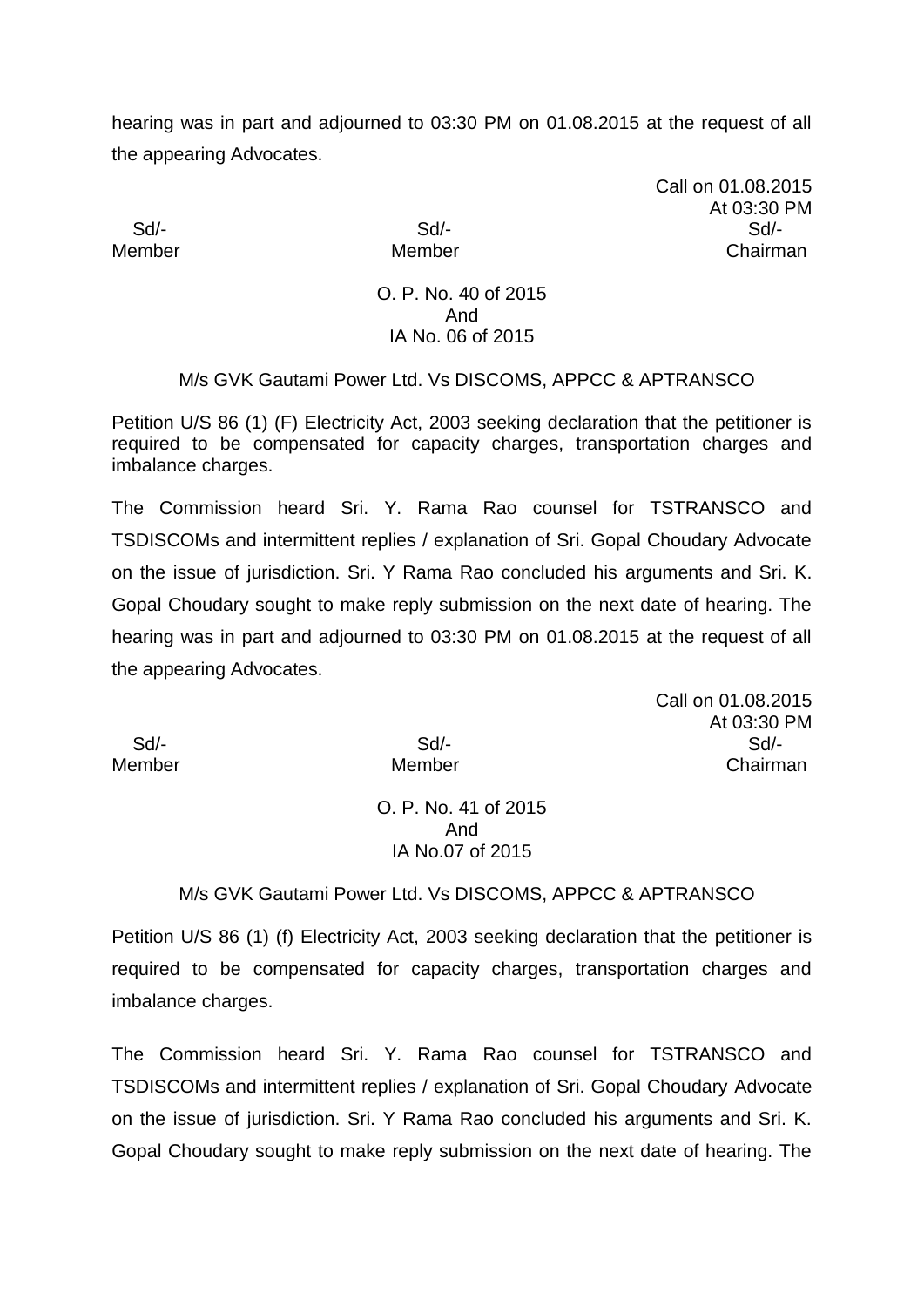Call on 01.08.2015 At 03:30 PM Sd/- Sd/- Sd/- Member Member Chairman

#### O. P. No. 45 of 2015 And IA No. 10 of 2015

### M/s RVK Energy Pvt. Ltd. Vs APPCC & 9 others

Petition U/S 86 (1) (f) Electricity Act, 2003 for claim for price of the power supplied by the petitioner to Andhra Pradesh Power Coordination Committee (APPCC). Hearing before admission.

I.A. filed by the petitioner u/s 94 of the Act.

The Commission heard Sri. Y. Rama Rao counsel for TSTRANSCO and TSDISCOMs and intermittent replies / explanation of Sri. Gopal Choudary Advocate on the issue of jurisdiction. Sri. Y Rama Rao concluded his arguments and Sri. K. Gopal Choudary sought to make reply submission on the next date of hearing. The hearing was in part and adjourned to 03:30 PM on 01.08.2015 at the request of all the appearing Advocates.

|        |        | Call on 01.08.2015 |
|--------|--------|--------------------|
|        |        | At 03:30 PM        |
| Sd     | $Sd$ - | $Sd$ -             |
| Member | Member | Chairman           |

#### O. P. No. 47 of 2015

DISCOMS vs M/s GVK Gautami Power Ltd.

Petition U/S 86 (1) (b) and (f) of the Electricity Act, 2003 for deletion of the clause reflecting alternate fuel in the definition of the 'Fuel'in the PPA entered by the parties. The Commission heard Sri. Y. Rama Rao counsel for TSTRANSCO and TSDISCOMs and intermittent replies / explanation of Sri. Gopal Choudary Advocate on the issue of jurisdiction. Sri. Y Rama Rao concluded his arguments and Sri. K. Gopal Choudary sought to make reply submission on the next date of hearing. The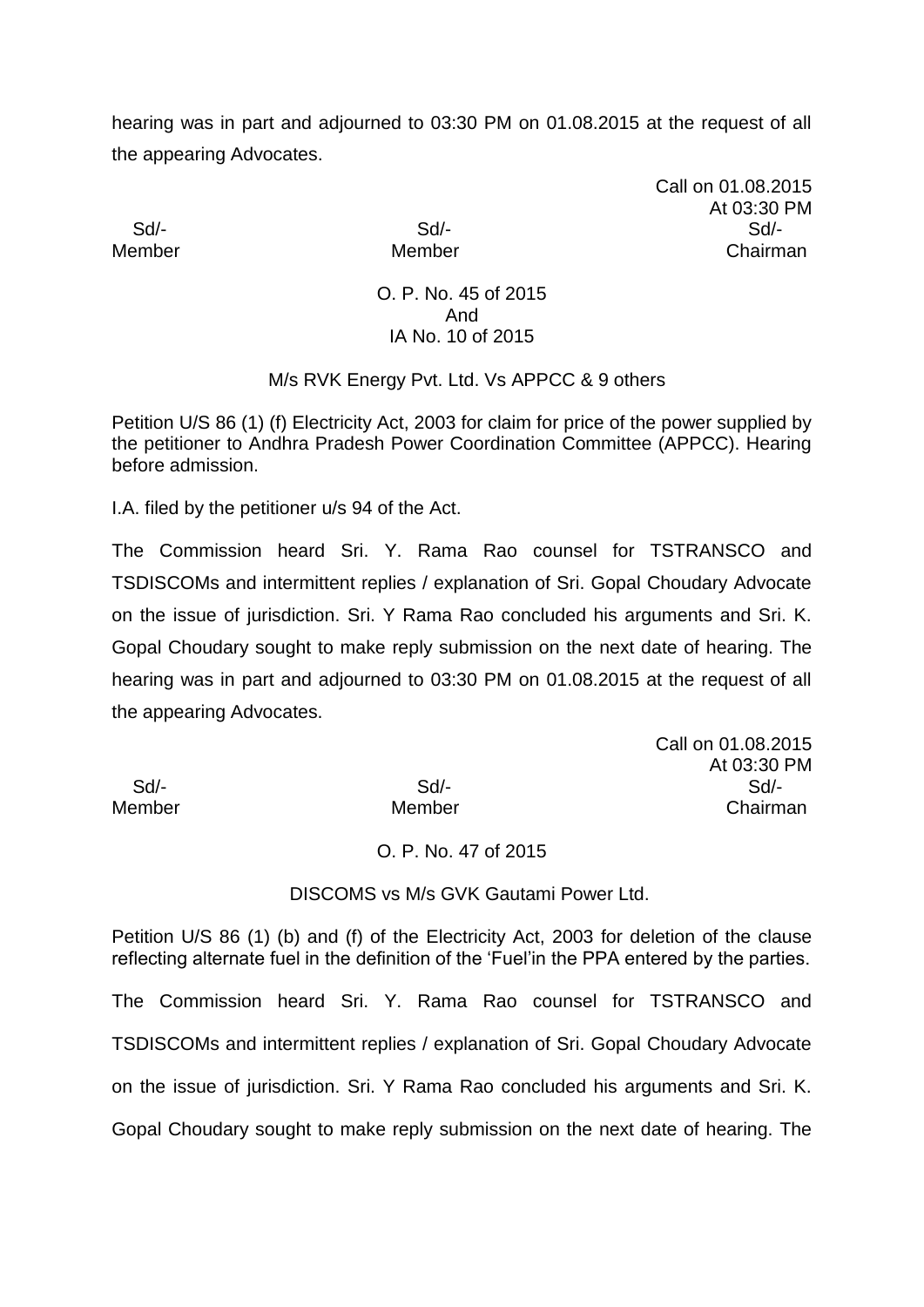Call on 01.08.2015 At 03:30 PM Sd/- Sd/- Sd/- Member Member Chairman

O. P. No. 48 of 2015

DISCOMS vs M/s GVK Industries Ltd.

Petition U/S 86 (1) (b) and (f) of the Electricity Act, 2003 for deletion of the clause reflecting alternate fuel in the definition of the 'Fuel' in the PPA entered by the parties.

The Commission heard Sri. Y. Rama Rao counsel for TSTRANSCO and TSDISCOMs and intermittent replies / explanation of Sri. Gopal Choudary Advocate on the issue of jurisdiction. Sri. Y Rama Rao concluded his arguments and Sri. K. Gopal Choudary sought to make reply submission on the next date of hearing. The hearing was in part and adjourned to 03:30 PM on 01.08.2015 at the request of all the appearing Advocates.

Call on 01.08.2015 At 03:30 PM Sd/- Sd/- Sd/- Member Member Chairman

> O. P. No. 54 of 2015 AND IA No. 11 of 2015

M/s GVK Industries Ltd. (Phase-II) vs DISCOMS & APTRANSCO

Petition U/S 86 (1) (f) of the Electricity Act, 2003 for adjudication of disputes between the parties and the IA also filed by the petitioner for interim orders.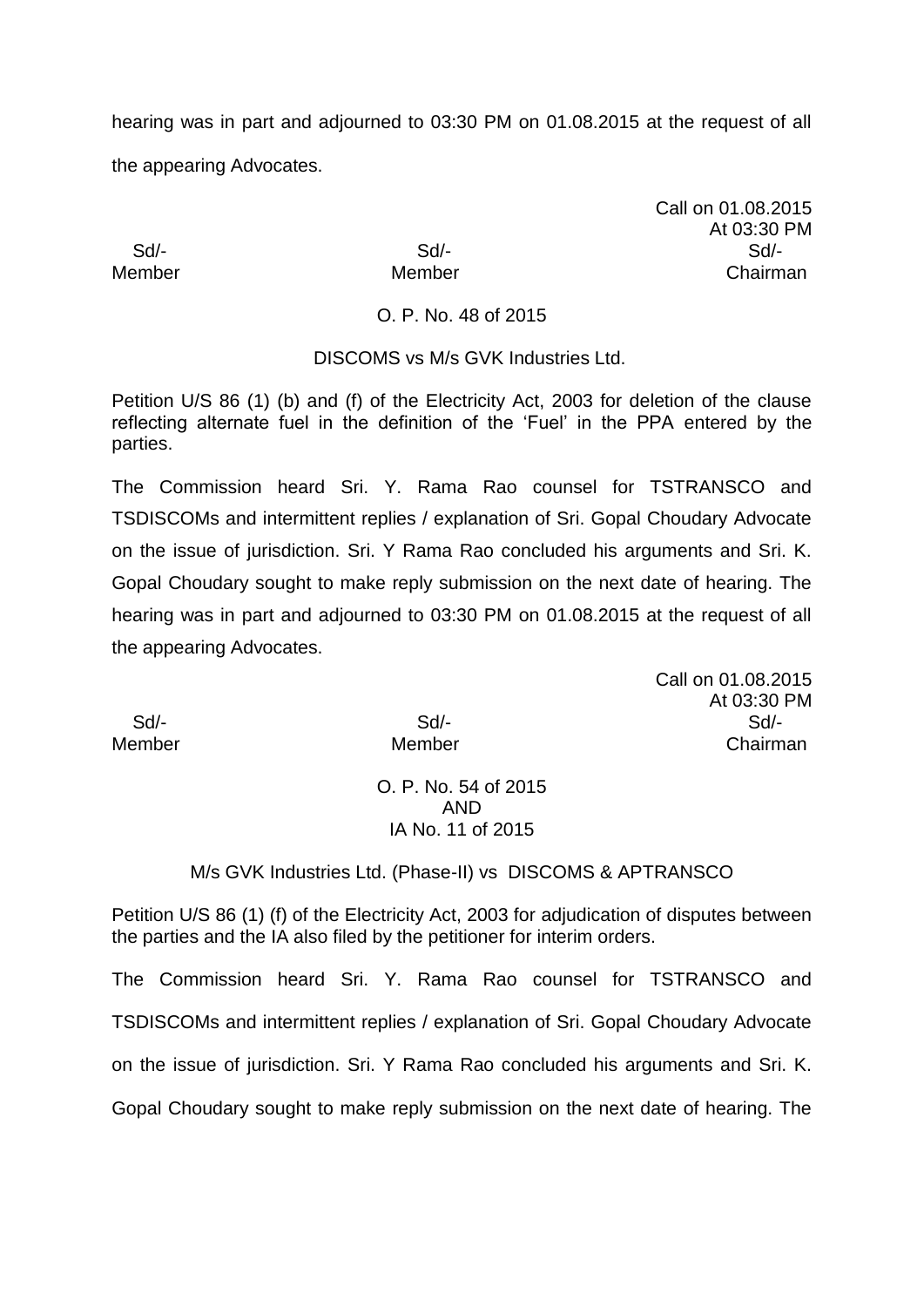Call on 01.08.2015 At 03:30 PM Sd/- Sd/- Sd/- Member Member **Member** Chairman

O. P. No. 55 of 2015

# M/s GVK Industries Ltd. vs DISCOMS & APPCC

Petition U/S 86 (1) (f) of the Electricity Act, 2003 seeking to recover several amounts due to it under various provisions of the PPA.

The Commission heard Sri. Y. Rama Rao counsel for TSTRANSCO and TSDISCOMs and intermittent replies / explanation of Sri. Gopal Choudary Advocate on the issue of jurisdiction. Sri. Y Rama Rao concluded his arguments and Sri. K. Gopal Choudary sought to make reply submission on the next date of hearing. The hearing was in part and adjourned to 03:30 PM on 01.08.2015 at the request of all the appearing Advocates.

|        |        | Call on 01.08.2015 |
|--------|--------|--------------------|
|        |        | At 03:30 PM        |
| Sd/-   | $Sd$ - | $Sd/$ -            |
| Member | Member | Chairman           |

# O. P. No. 56 of 2015

# M/s EID Parry (India) Ltd. Vs APTRANSCO & DISCOMS

Petition U/S 86 (1) (f) of the Electricity Act, 2003 in relation to non-payment of fixed charges by truing annualized threshold PLF of 55% as per the tariff determined by the Commission to the petitioner under the power purchase agreement.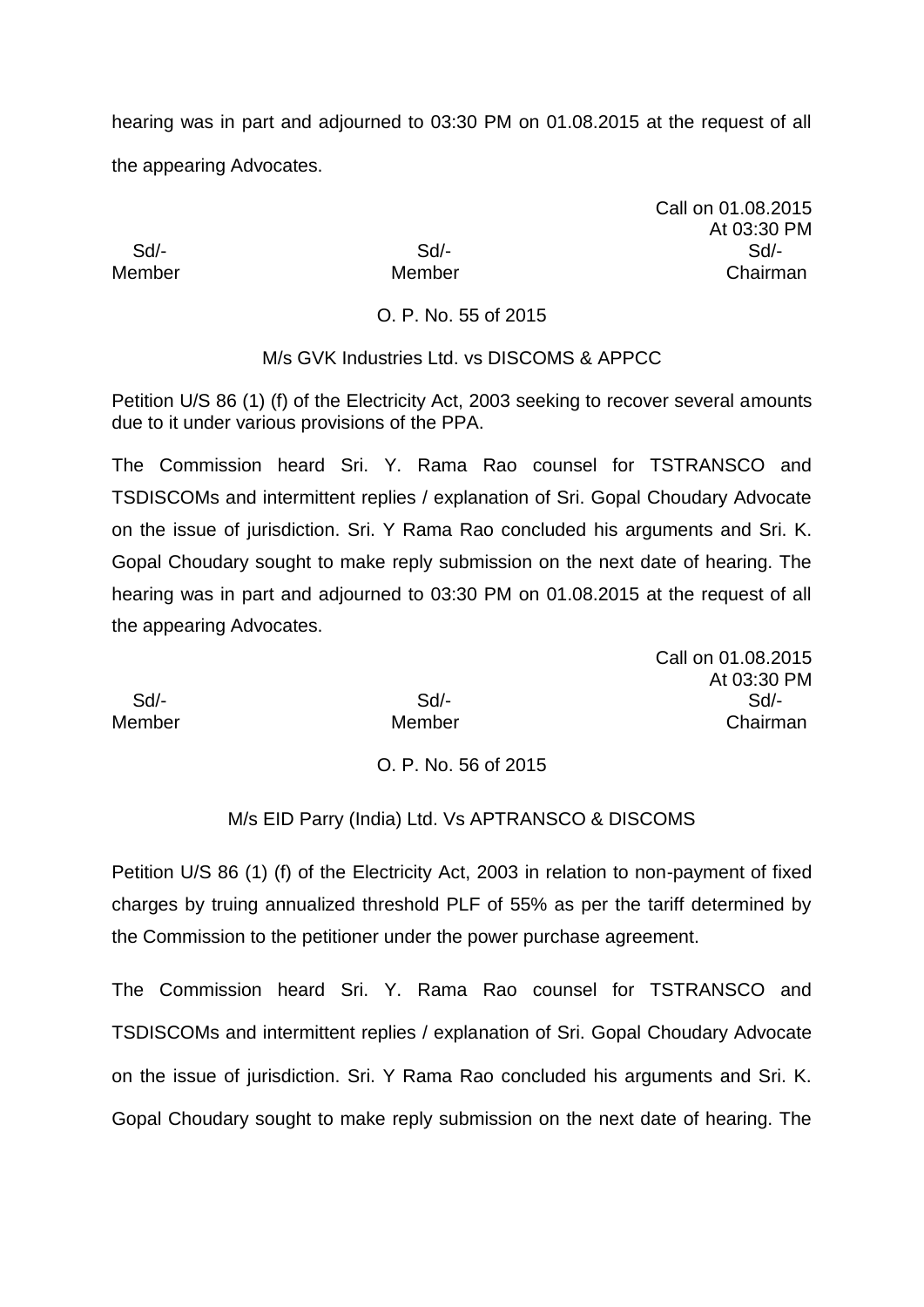Call on 01.08.2015 At 03:30 PM Sd/- Sd/- Sd/- Member Member Chairman

O. P. No. 57 of 2015

M/s Sptectrum Power Generation Ltd.vs APTRANSCO, DISCOMS & APPCC

Petition U/S 86 (1) (f) of the Electricity Act, 2003 for adjudication of disputes between the parties with regard to Minimum Of Take charges.

The Commission heard Sri. Y. Rama Rao counsel for TSTRANSCO and TSDISCOMs and intermittent replies / explanation of Sri. Gopal Choudary Advocate on the issue of jurisdiction. Sri. Y Rama Rao concluded his arguments and Sri. K. Gopal Choudary sought to make reply submission on the next date of hearing. The hearing was in part and adjourned to 03:30 PM on 01.08.2015 at the request of all the appearing Advocates.

|        |        | Call on 01.08.2015 |
|--------|--------|--------------------|
|        |        | At 03:30 PM        |
| Sd/-   | Sd/-   | Sd                 |
| Member | Member | Chairman           |

# O. P. No. 63 of 2015

# M/s GVK Industries Ltd. vs APEPDCL & 5 others

Petition filed for adjudication of disputes between the parties.

The Commission heard Sri. Y. Rama Rao counsel for TSTRANSCO and TSDISCOMs and intermittent replies / explanation of Sri. Gopal Choudary Advocate on the issue of jurisdiction. Sri. Y Rama Rao concluded his arguments and Sri. K. Gopal Choudary sought to make reply submission on the next date of hearing. The hearing was in part and adjourned to 03:30 PM on 01.08.2015 at the request of all the appearing Advocates.

Call on 01.08.2015 At 03:30 PM Sd/- Sd/- Sd/- Member Member Chairman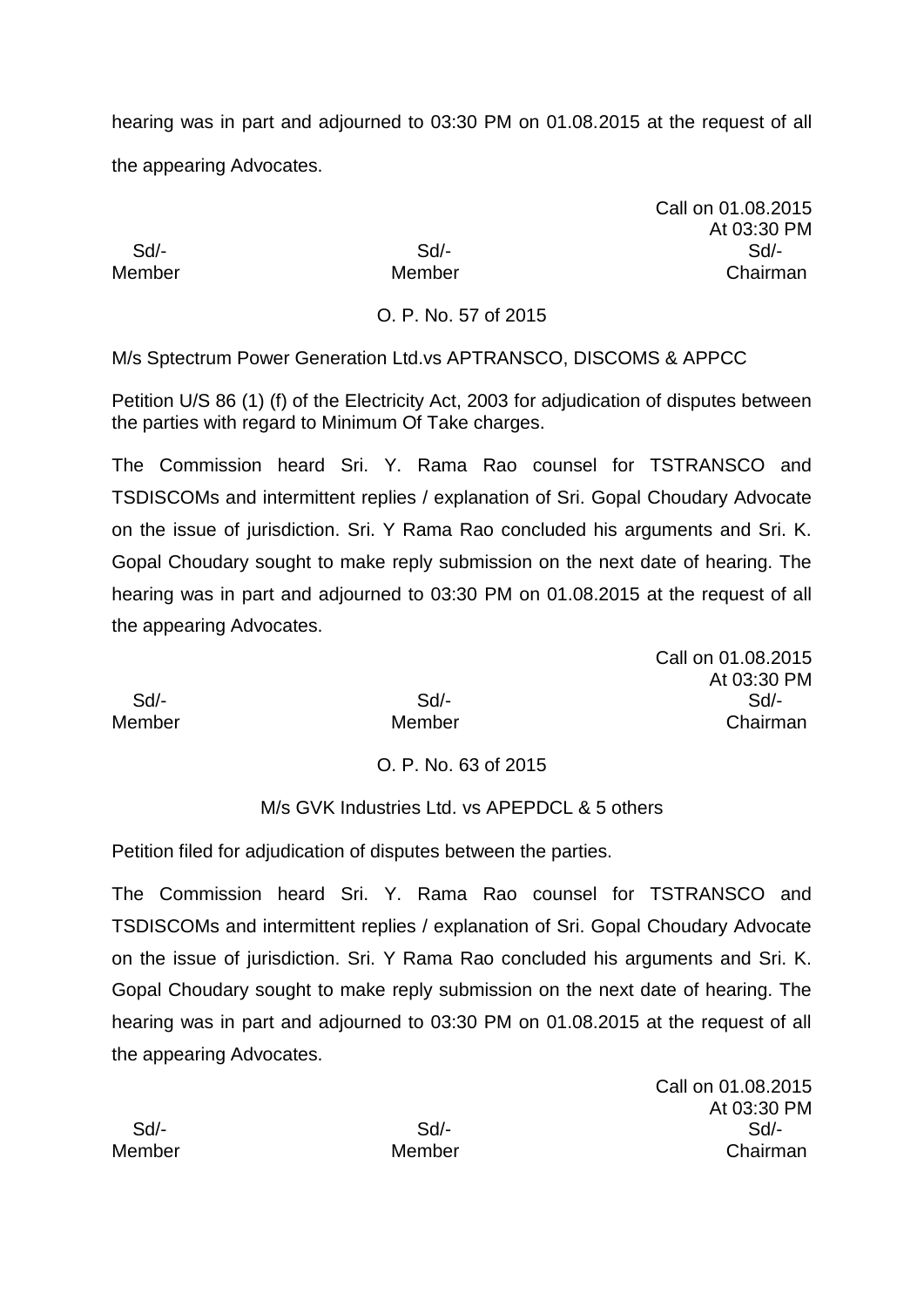# O. P. No. 65 of 2015 And IA No. 14 of 2015

### M/s Spectrum Power Generation Ltd.vs APTRANSCO & 5 others

Petition filed U/S 86 (1) (f) of the Electricity Act, 2003 seeking adjudication of disputes between the parties, along with interlocutory application (IA No. 9 of 2014)

The Commission heard Sri. Y. Rama Rao counsel for TSTRANSCO and TSDISCOMs and intermittent replies / explanation of Sri. Gopal Choudary Advocate on the issue of jurisdiction. Sri. Y Rama Rao concluded his arguments and Sri. K. Gopal Choudary sought to make reply submission on the next date of hearing. The hearing was in part and adjourned to 03:30 PM on 01.08.2015 at the request of all the appearing Advocates.

Call on 01.08.2015 At 03:30 PM Sd/- Sd/- Sd/- Member Member Chairman

O. P. No. 66 of 2015

M/s Spectrum Power Generation Ltd. vs APTRANSCO & 5 others

Petition filed U/S 86 (1) (f) of the Electricity Act, 2003 seeking adjudication of disputes between the parties.

The Commission heard Sri. Y. Rama Rao counsel for TSTRANSCO and TSDISCOMs and intermittent replies / explanation of Sri. Gopal Choudary Advocate on the issue of jurisdiction. Sri. Y Rama Rao concluded his arguments and Sri. K. Gopal Choudary sought to make reply submission on the next date of hearing. The hearing was in part and adjourned to 03:30 PM on 01.08.2015 at the request of all the appearing Advocates.

Call on 01.08.2015 At 03:30 PM Sd/- Sd/- Sd/- Member Member Member Chairman

O. P. No. 69 of 2015

M/s Spectrum Power Generation Ltd. vs APTRANSCO & 7 others

Petition filed U/S 86 (1) (f) of the Electricity Act, 2003 for adjudication of disputes between the parties.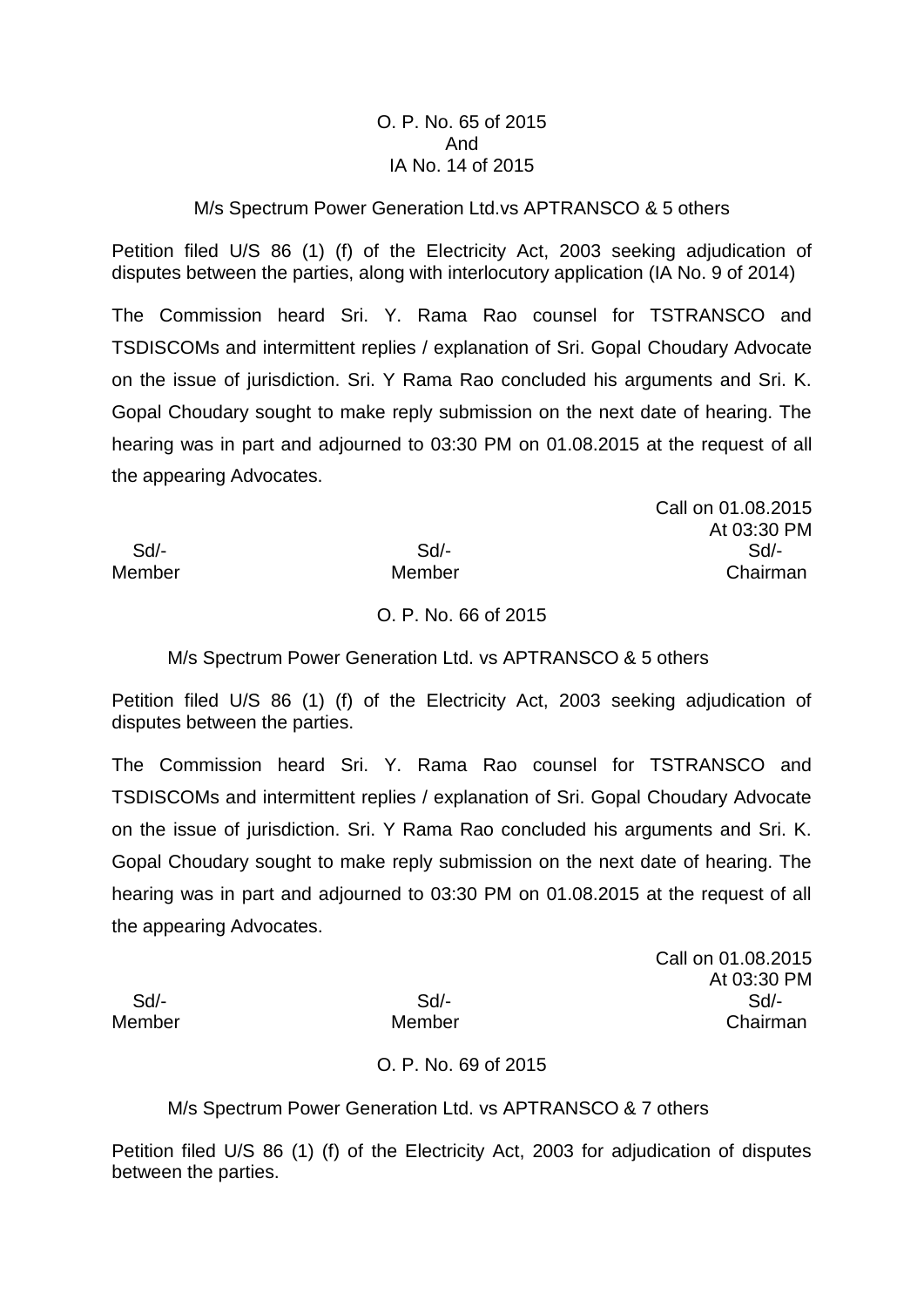Call on 01.08.2015 At 03:30 PM Sd/- Sd/- Sd/- Member Member Chairman

Call on 01.08.2015

At 03:30 PM

#### O. P. No. 70 of 2015

M/s Spectrum Power Generation Ltd. vs APTRANSCO & 7 others

Petition filed U/S 86 (1) (f) of the Electricity Act, 2003 for adjudication of disputes between the parties.

The Commission heard Sri. Y. Rama Rao counsel for TSTRANSCO and TSDISCOMs and intermittent replies / explanation of Sri. Gopal Choudary Advocate on the issue of jurisdiction. Sri. Y Rama Rao concluded his arguments and Sri. K. Gopal Choudary sought to make reply submission on the next date of hearing. The hearing was in part and adjourned to 03:30 PM on 01.08.2015 at the request of all the appearing Advocates.

 Sd/- Sd/- Sd/- Member Member Chairman

#### O. P. No. 71 of 2015

M/s Spectrum Power Generation Ltd. vs APTRANSCO & 12 others

Petition filed adjudication of disputes between the parties.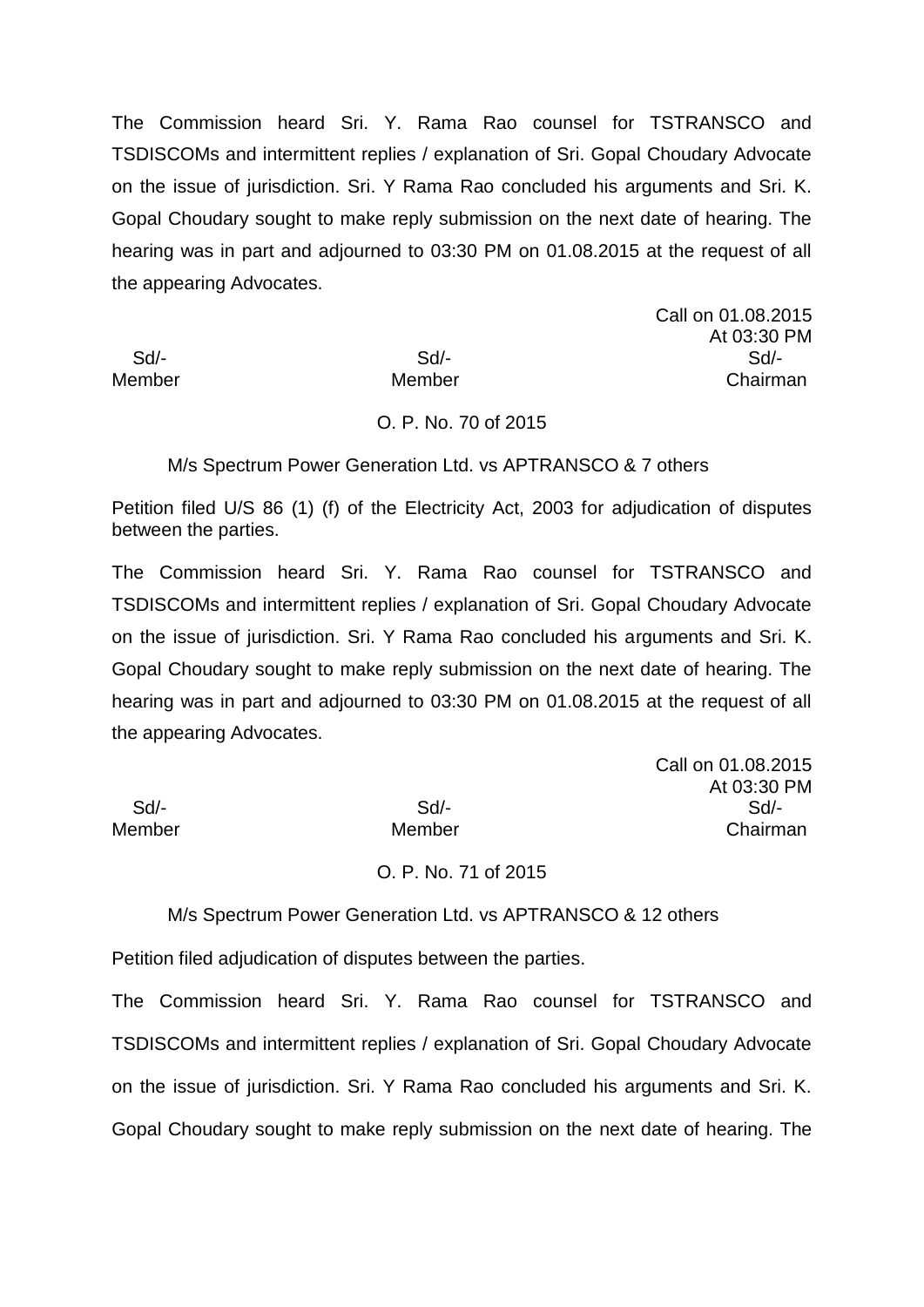Call on 01.08.2015 At 03:30 PM Sd/- Sd/- Sd/- Member Member Chairman

O. P. No. 72 of 2015

M/s Spectrum Power Generation Ltd. vs APTRANSCO & 7 others

Petition filed adjudication of disputes between the parties.

The Commission heard Sri. Y. Rama Rao counsel for TSTRANSCO and TSDISCOMs and intermittent replies / explanation of Sri. Gopal Choudary Advocate on the issue of jurisdiction. Sri. Y Rama Rao concluded his arguments and Sri. K. Gopal Choudary sought to make reply submission on the next date of hearing. The hearing was in part and adjourned to 03:30 PM on 01.08.2015 at the request of all the appearing Advocates.

Call on 01.08.2015 At 03:30 PM Sd/- Sd/- Sd/- Member Member Chairman

# O. P. No. 73 of 2015

M/s Spectrum Power Generation Ltd. vs APTRANSCO & 7 others

Petition filed adjudication of disputes between the parties.

The Commission heard Sri. Y. Rama Rao counsel for TSTRANSCO and TSDISCOMs and intermittent replies / explanation of Sri. Gopal Choudary Advocate on the issue of jurisdiction. Sri. Y Rama Rao concluded his arguments and Sri. K. Gopal Choudary sought to make reply submission on the next date of hearing. The hearing was in part and adjourned to 03:30 PM on 01.08.2015 at the request of all the appearing Advocates.

Call on 01.08.2015 At 03:30 PM Sd/- Sd/- Sd/- Member Member Chairman